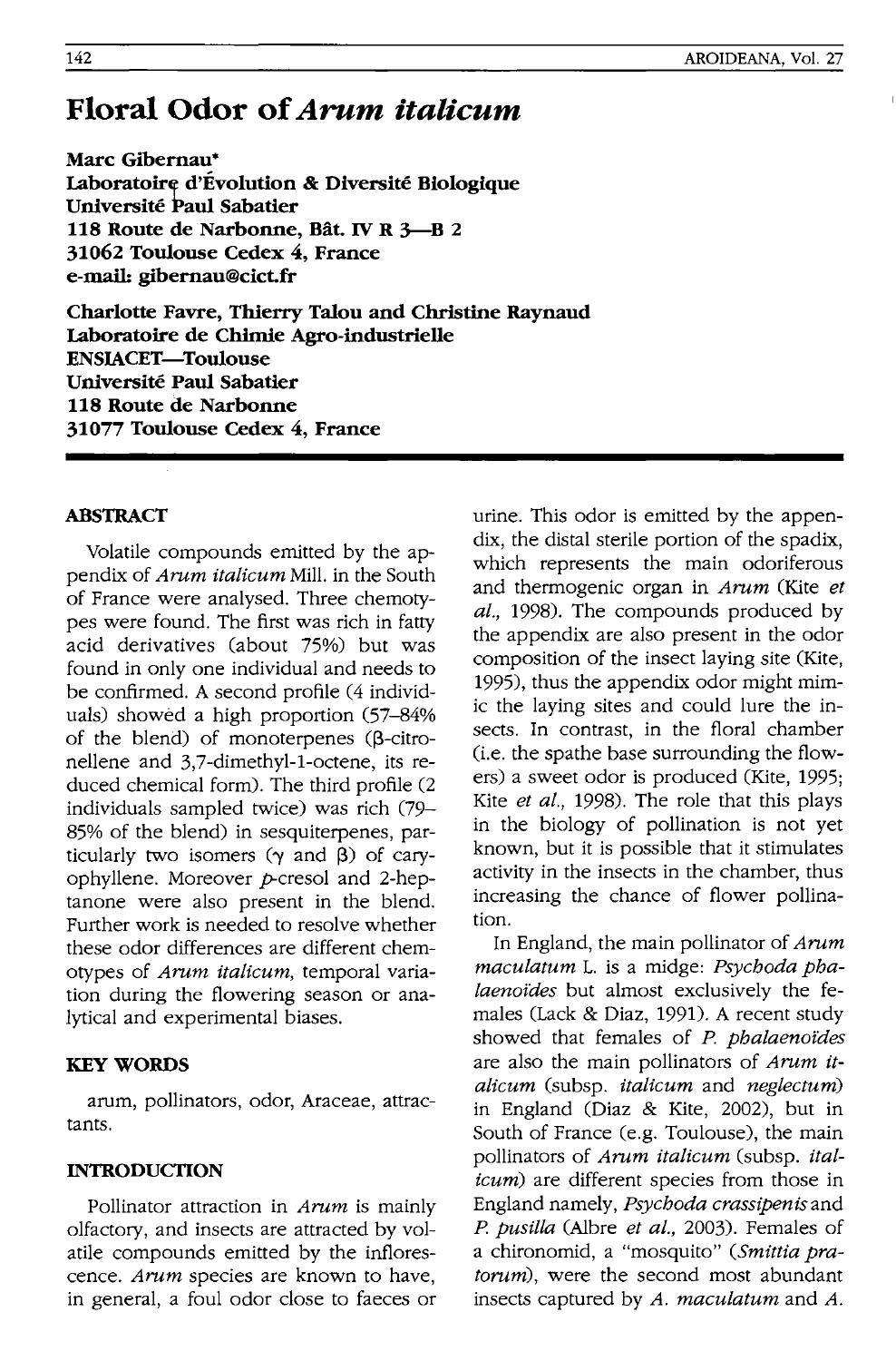*italicum* in England but were less efficient pollinators (Diaz & Kite, 2002).

The principal compounds in the odor of *A. maculatum* are: 2-heptanone, indole, *p*cresol, (E)-caryophyllene, a few monoterpenes and two unidentified sesquiterpenes (Kite, 1995; Kite *et al.,* 1998; Diaz & Kite, 2002). Three of these compounds: indole, *p*-cresol and 2-heptanone, were responsible for the odor of faeces or urine in *A. maculatum* (Kite, 1995). Moreover *p*cresol was found in great quantities with hydrocarbons in the odor composition of cow dung, the laying sites of P. *phalaenoides* (Kite, 1995), explaining the inflorescence attraction to *Psychoda* females. This hypothesis has been proved experimentally by trapping *Psychoda* to odoriferous baits containing p-cresol, 2-heptanone or indole, or any combination of these three molecules (Kite *et al.,* 1998). The more attractive molecule on its own seems to be *t*-cresol, but the blend of the three was the most attractive.

The odor composition of *A. italicum* differs from *A. maculatum*. The main compounds were: 1-decene, methyl butyrate, an unidentified sesquiterpene,  $\beta$ -citronellene and a related compound (Diaz & Kite, 2002). Notice that among these compounds, three are absent from the odor of *A. maculatum*: 1-decene, B-citronellene and the related compound. Moreover, the odor of *A. italicum* does not contain indole. Finally, the only compounds in common in the odors of the two species are: an unidentified sesquiterpene,  $p$ -cresol and 2-heptanone (Diaz & Kite, 2002).

Although the main compounds present in the odor of *A. italicum* are different from those emitted by A. *maculatum,*  these two species have the same pollinator in England. Thus females of *Psychoda phalaenoides* are responsive to both odors. The main compound in common to both *Arum* species is the *p*-cresol, consequently, this molecule could be the main attractant for P. *phalaenoides*. In Toulouse, the captured species by *A. italicum* are P. *crassipenis* and *P. pusilla* (Albre *et aI.,*  2003). Their laying site may be humid decaying (vegetal) matter (Vaillant, pers. comm.).

In this study, we have identified the volatile compounds emitted by the warm appendices of *Arum italicum* present on the campus of the University Paul Sabatier (Toulouse). Each sampled appendix was covered with a glass vial in order to collect its odor. The volatile compounds were captured *in situ* by headspace on Tenax traps by pumping the air  $(30 \text{ ml/min})$  during 15 or 30 min. The Tenax was then thermically desorbed at 220°C during 5 min on a gas chromatograph coupled with a mass spectrometer for analysis. The gas chromatograph was equipped with a nonpolar column (BPX 5: 50m/0,22 mm/1 um). The aim of this work was first to identify the molecules responsible for the *Psychoda* attraction to inflorescences of *Arum italicum.* Secondly, our results could be compared to those obtained in England where *A. italicum* is pollinated by another *Psychoda* species.

#### **RESULTS**

Between 15 April and 15 May 2002, the odor of 14 appendixes of *Arum italicum*  was sampled and analysed, but only 9 collections had enough information (compound quantities) for interpretation.

It is important to note that two chromatograph programs of analysis were used. The second lasts longer and was used because some compounds were not still analysed at the end of the first analysis program (the corresponding samples for each program are noted in Table 1). In program 2, the final temperature reached was higher (280°C instead of 220°C) and it ended with a plateau of 10 min at 280°C.

Thirty-four volatile compounds have been detected. Fourteen of them have not been identified (Table 1), but they were quantitatively secondary compounds as their total fraction represented between 1 and 14 % of the total volatile blend (Table 1)

The twenty identified molecules belong to four chemical classes: Five fatty acid derivatives (alcohols, aldehydes, ketones),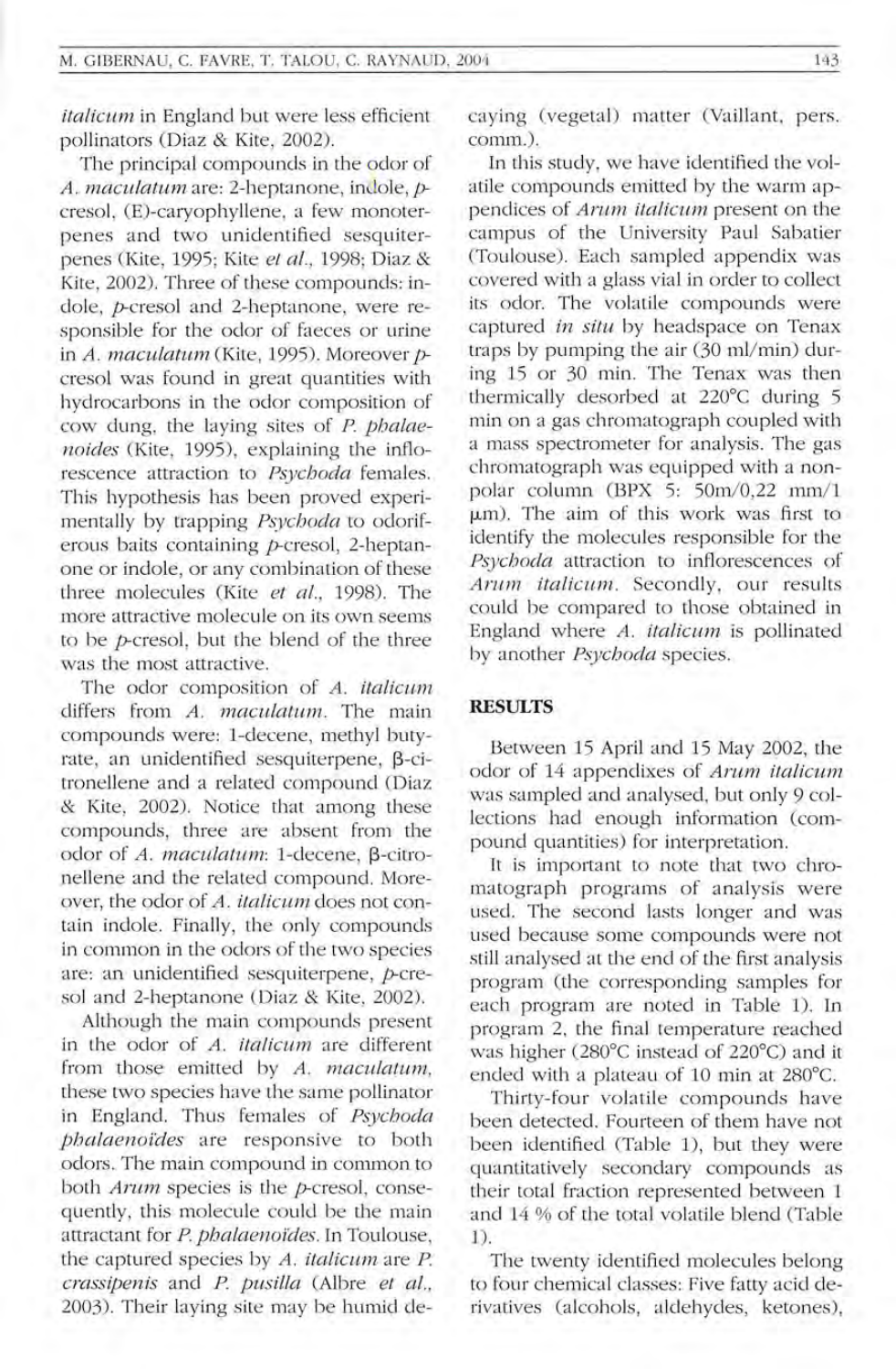| Sabatier, Toulouse).                                                                                             | Program 1        |                             |                  |                  |                  | Program 2          |                    |                    |                    |
|------------------------------------------------------------------------------------------------------------------|------------------|-----------------------------|------------------|------------------|------------------|--------------------|--------------------|--------------------|--------------------|
| Analysis conditions<br>Trapping during (min)<br>Time of day<br>N° individual                                     | 15<br>18h15<br>1 | 15<br>19h10<br>$\mathbf{2}$ | 15<br>19h10<br>3 | 15<br>19h05<br>4 | 30<br>17h55<br>5 | 15<br>18h40<br>6.1 | 30<br>19h20<br>6.2 | 30<br>18h00<br>7.1 | 30<br>18h40<br>7.2 |
| Alcohols                                                                                                         |                  |                             |                  |                  |                  |                    |                    |                    |                    |
| 2-heptanol                                                                                                       |                  | 14.1                        |                  |                  |                  |                    |                    |                    |                    |
| Aldehydes                                                                                                        |                  |                             |                  |                  |                  |                    |                    |                    |                    |
| n-octanal<br>n-nonanal                                                                                           |                  | 10.7<br>20.2                |                  |                  |                  |                    |                    |                    |                    |
| Ketones                                                                                                          |                  |                             |                  |                  |                  |                    |                    |                    |                    |
| 2-heptanone<br>2-nonanone                                                                                        | 2.22             | 29.7                        |                  | 20.7             |                  | 1.3                | 4.15               | 4.7<br><b>Tr</b>   | 5.8<br><b>Tr</b>   |
| Benzenic                                                                                                         |                  |                             |                  |                  |                  |                    |                    |                    |                    |
| $p$ -cresol                                                                                                      |                  |                             |                  |                  |                  | 5.6                | 15.65              | Tr                 | $1.1\,$            |
| Monoterpenes                                                                                                     |                  |                             |                  |                  |                  |                    |                    |                    |                    |
| 3,7-dimethyl-1-octene<br>2,6-dimethyl-1,7-octadiene ( $\alpha$ -citrone)<br>3,7-dimethyl-1,6-octadiene (β-citro- | 34.1<br>3.60     |                             | 56.7<br>13.1     | 9.9<br>5.4       | 4.6<br>3         |                    |                    | ${\rm Tr}$         | Tr                 |
| nellene)                                                                                                         | 29.8             | 5                           | 27.3             | 57.6             | 52.5             |                    |                    | 3.5                | 5.1                |
| 3,7-dimethyl-2-octene<br>Myrcene                                                                                 |                  |                             |                  | 2.2              | Tr<br>Tr         |                    |                    | Tr                 | <b>Tr</b><br>Tr    |
| Nerol                                                                                                            |                  |                             |                  |                  |                  |                    |                    |                    | Tr                 |
| 2,6-dimethyl-7-octen-2-ol                                                                                        |                  |                             |                  |                  | <b>Tr</b>        |                    |                    |                    |                    |
| 2,6-dimethyl-2,6-octadiene                                                                                       |                  |                             |                  |                  |                  |                    |                    |                    | <b>Tr</b>          |
| Sesquiterpenes                                                                                                   |                  |                             |                  |                  |                  |                    |                    |                    |                    |
| $\alpha$ -cubebene                                                                                               |                  |                             |                  |                  |                  | Tr                 |                    | Tr                 | Tr                 |
| γ-caryophyllene                                                                                                  | 13               |                             |                  |                  | 6.3              | 10.2               | 1.7                | 4.7                | 30.4               |

Table 1. Molecules<sup>\*</sup> identified by GC-MS in the volatile fraction emitted by appendices of *Arum italicum* (University Paul **Sabatier, Toulouse).** 

AROIDEANA, Vol. 27

 $\frac{144}{1}$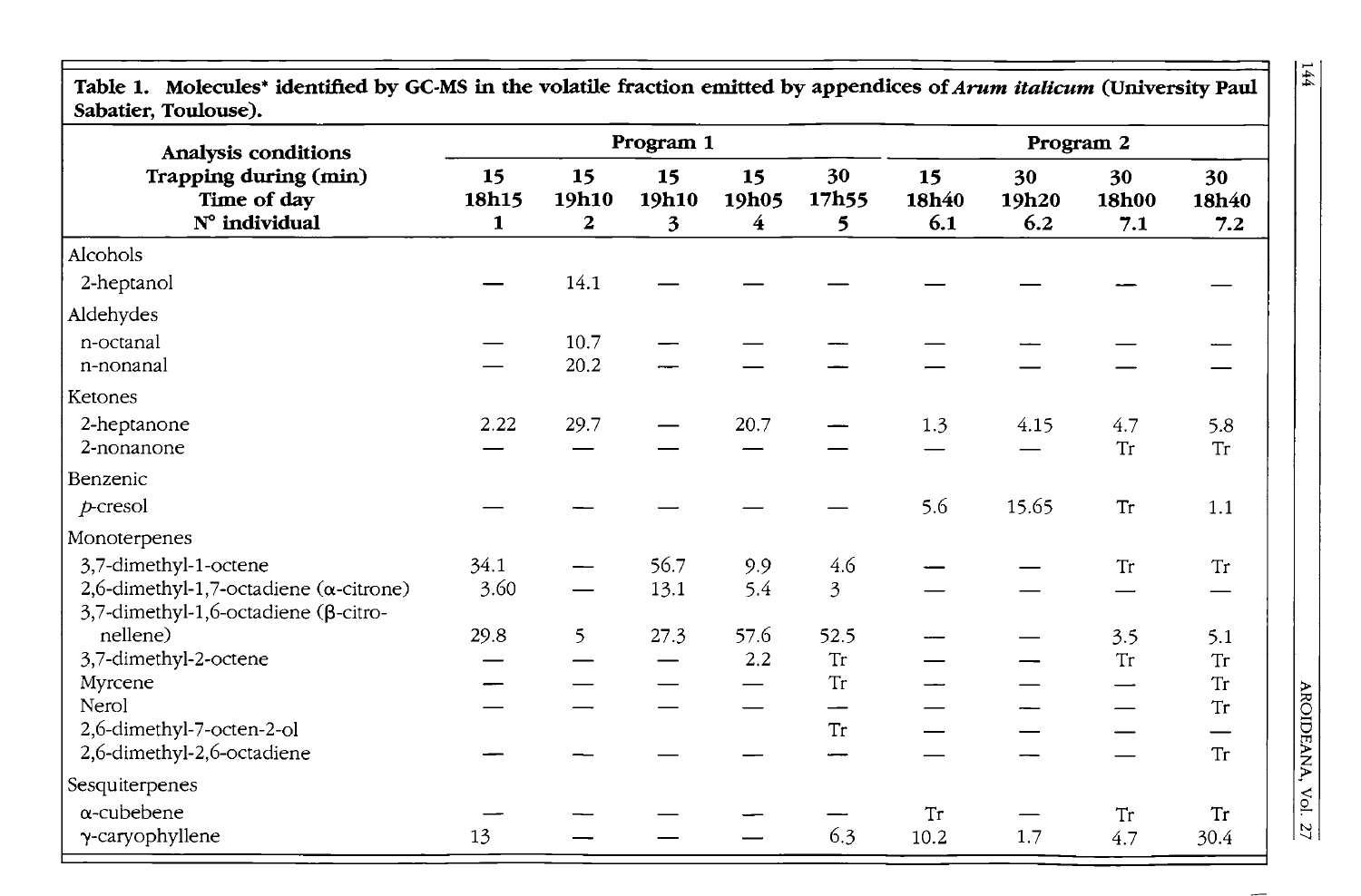| Table 1. Continued.                                                                                                                                  |                                |                                                   |                          |                                       |                    |                                      |                             |                    |                                             |
|------------------------------------------------------------------------------------------------------------------------------------------------------|--------------------------------|---------------------------------------------------|--------------------------|---------------------------------------|--------------------|--------------------------------------|-----------------------------|--------------------|---------------------------------------------|
| ë<br>Analysis conditio                                                                                                                               |                                |                                                   | Program                  |                                       |                    |                                      | Program 2                   |                    |                                             |
| Trapping during (min<br>N° individual<br>Time of day                                                                                                 | $\frac{15}{18}$                | $\begin{array}{c c} 15 \\ 19h10 \\ 2 \end{array}$ | $\frac{15}{19h10}$       | $\frac{15}{4}$                        | $\frac{30}{17h55}$ | $\frac{15}{18h40}$                   | $\frac{30}{19h20}$          | $\frac{30}{18h00}$ | 30<br>18h40<br>7.2                          |
| 3-caryophyllene                                                                                                                                      | $15.6$<br>$1.7$                | $\begin{array}{c} \end{array}$                    | $\mathsf{l}$             | $\frac{1}{4}$                         | $30.3$<br>Tr       |                                      | $7.2$<br>Tr                 |                    |                                             |
| a-humulene                                                                                                                                           |                                | $\overline{\phantom{a}}$                          | $\overline{\mathcal{I}}$ | $\overline{\phantom{a}}$              |                    |                                      |                             |                    |                                             |
| Allo-aromadendrene                                                                                                                                   | $\begin{array}{c} \end{array}$ | $\mathbb{L}$                                      | $\mathsf I$              | $\begin{array}{c} \hline \end{array}$ |                    | $\frac{1}{2}$ or $\frac{1}{2}$ if it |                             |                    |                                             |
| <b><i><u>S-cadinene</u></i></b>                                                                                                                      | $\vert$                        |                                                   | $\bigg\}$                | $\overline{\phantom{a}}$              | $\vert \vert$      |                                      |                             |                    |                                             |
| Not identified                                                                                                                                       | $\overline{\phantom{a}}$       |                                                   | $\frac{2.9}{1}$          |                                       | $\frac{3}{2}$      |                                      | $\frac{1}{2}$ $\frac{3}{2}$ |                    | $\frac{3}{9}$ a $\bar{F}$ F $\frac{5}{9}$ a |
| # unidentified compounds                                                                                                                             |                                | $\frac{1}{4}$ 3                                   |                          |                                       |                    |                                      |                             | 9.377786           |                                             |
| centage of the volatile fraction; $\leftarrow$ , compound not detected; Tr, compound in small quantity; trace (<1%)<br>Composition expressed in perc |                                |                                                   |                          |                                       |                    |                                      |                             |                    |                                             |

one benzenic compound (p-cresol), eight monoterpenes and six sesquiterpenes. Almost all of them have been previously identified in the odor of *Antm italicum*  (Kite *et al.,* 1998; Diaz & Kite, 2002).

In Table 1, three chemical profiles appear clearly. The first profile corresponds to individual #2. It's characterised by a blend composed almost exclusively of fatty acid derivatives (about 75%). A second profile, corresponding to the individuals 1, 3, 4 and 5, shows a high proportion of monoterpenes and particularly of  $\beta$ -citronellene and of 3,7-dimethyl-1-octene, its reduced chemical form (57-84% of the blend). Secondary compounds are sesquiterpenes or 2-heptanone (fatty acid derivative). One thing to notice is that  $p$ -cresol is absent from the odors belonging to these two groups. The third profile is observed in individuals 6 and 7. Their odor blend is rich in sesquiterpenes, particularly two isomers  $(\gamma \text{ and } \beta)$  of caryophyllene *09-85%* of the blend). Moreover p-cresol and 2-heptanone are also present in the blend. In addition, odor samples of individuals 6 and 7 were made at two different times at 40 min intervals on the same evening (noted 6.1-6.2 and 7.1-7.2 in Table 1). Variations in relative contributions of some compounds in the blend can be observed, but the second odor collections still belong to this chemical profile. For example the relative contribution of  $p$ -cresol and 2-heptanone tends to increase. In contrast, sesquiterpene variations are not consistent between the two individuals, an increase in one case (individual  $n^{\circ}$ 6) and a decrease for the other  $(n^{\circ}7)$ .

#### **DISCUSSION**

┚┨

From the 20 compounds identified, three different odor profiles have been identified for the appendix of *Antm italicum.* Only two profiles are considered further as the third one is only based on one collection and needs to be confirmed. Five out of the fourteen samples were not concentrated enough for interpretation due certainly to the short period of odor trapping  $(15$  or  $30$  min).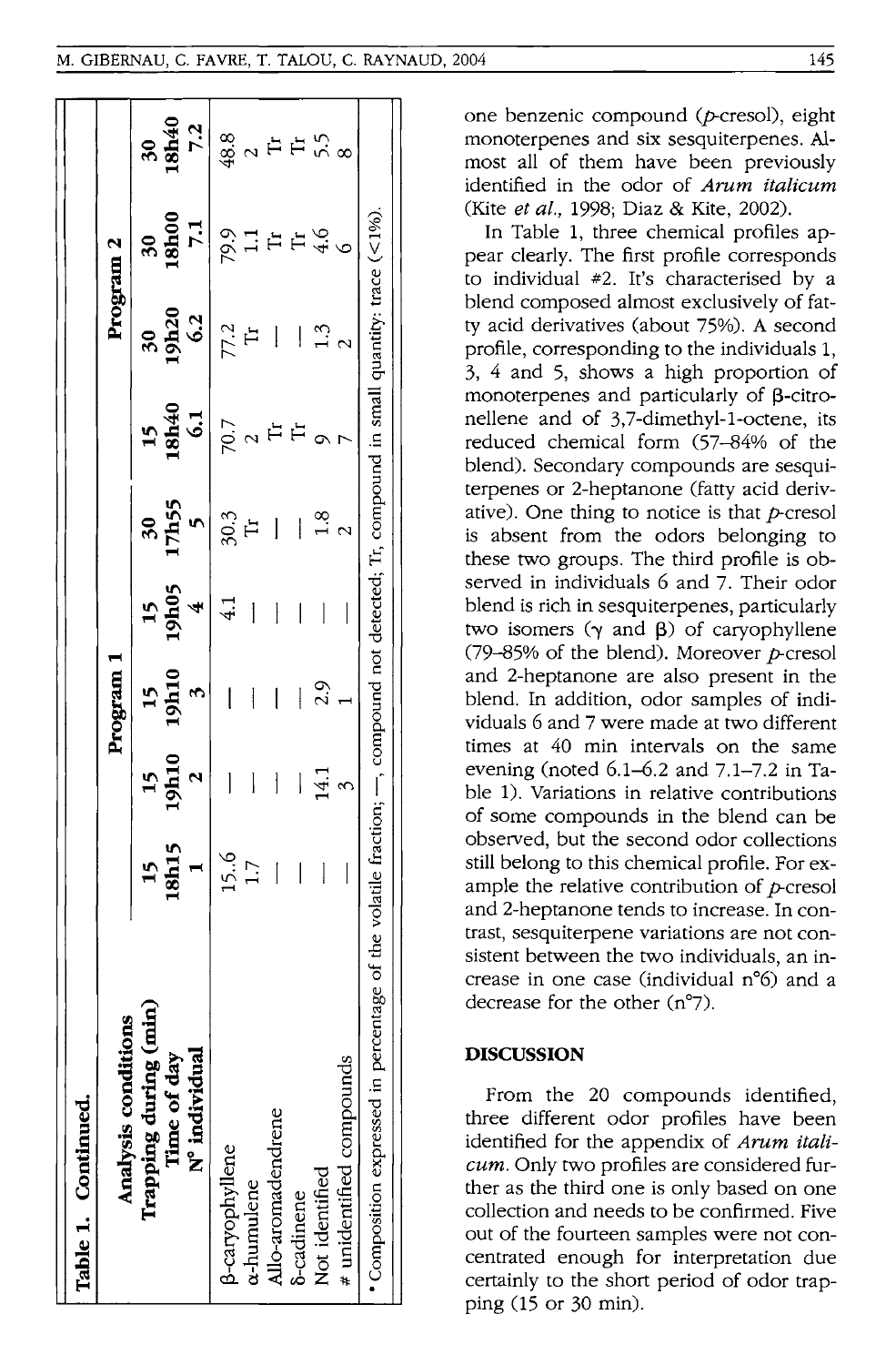The first odor profile was dominated by monoterpenes (particularly  $\beta$ -citronellene) whereas the second profile contained mainly sesquiterpenes (caryophyllenes). Another qualitative difference is that *p*-cresol is absent from the first odor profile but present in the second.

Two hypotheses could explain this result. First, the inflorescence odor could have changed between mid-April and mid-May (the end of flowering period). But pollinators are trapped to *Arnm* inflorescences throughout the flowering period and late flowering inflorescences are also pollinated (Albre *et at.,* unpub data).

Second, these two odor profiles may correspond to different chemotypes of *A. italicum.* Consequently the observed differences are of genetic order among different individuals.

Most of the samples of profile 1 were collected during 15 min except #5, and those from profile 2 during 30 min except #6.1. While these two exceptions are not strongly different from the corresponding profile, it may in part explain the relative high proportion of caryophyllene in the blend of sample #5, a compound which is not found in the other "short" samples of profile 1. But the main uncertainty is because the two odor profile correspond to two chromatographic analysis programs, with program 2 longer and warmer. Consequently, the analysis of heavy compounds (particularly the sesquiterpenes) was more precise in the latter case. Further work is needed to give a definitive interpretation of these results.

In comparison to odor analysis from England, fewer molecules (20 instead of 36) were identified (Kite, 1995; Kite *et at.,*  1998; Diaz & Kite, 2002). In fact, samplings in England were performed through the whole night and represent a "cumulative" odor whereas our data are most likely "instantaneous" odors. But the volatile compounds emitted by *A. italicum* in England and in Toulouse belong to the same chemical classes:  $\beta$ -citronellene, and its derivatives were in both cases the major blend constituents of *A. italicum.* The difference may be the high proportion of sesquiterpenes in Toulouse even if sesquiterpenes (one unidentified and caryophyllenes) were also present in the volatile fraction of *A. italicum* from England (Diaz & Kite, 2002). These compounds have been found in *A. italicum* in England but with some differences, I-decene and methyl butyrate, major compounds in English *A. italicum*  were absent in French samples (Diaz & Kite, 2002).

Finally, 2-heptanone was found in almost all the *Arum italicum* studied whereas  $p$ -cresol was found only when analysis program 2 was used. Thus  $p$ -cresol may have been undetected in individuals analysed with program 1, as a faster temperature increase may improve  $p$ -cresol detection on a non-polar column (Kirby, pers. comm.). Further samples are needed to examine this question. These two molecules have been shown to be highly attractive for *Psychoda phataenoides,* the pollinator of *Arum italicum* (and *A. maculatum)* in England (Kite *et al., 1998).*  More studies are necessary to test whether the same molecules are attractive to *Psychoda crassipenis* and P. *pusilla,* the main pollinators of *A. italicum* in Toulouse, especially since their laying sites are supposed to be different (humid rotting vegetation) from the laying site of P. *phalaenoides* (i.e. cow dung). The chemical attractants of *A. italicum* in Toulouse may be different volatile compounds than those effective in England.

Another question that needs to be clarified is the temporal odor variation, and samples should be taken at different times of the night not just during the early evening (1800–2000 hours), and also at different times during the flowering season. Finally in order to have data directly comparable with those published in England (Kite *et al.,* 1998; Diaz & Kite, 2002), odor samples accumulated over the whole night should also be collected. Then, it will possible to know if the observed odor differences are due to different chemotypes of *A. italicum,* to temporal variation during the flowering season or to analytical and experimental biases.